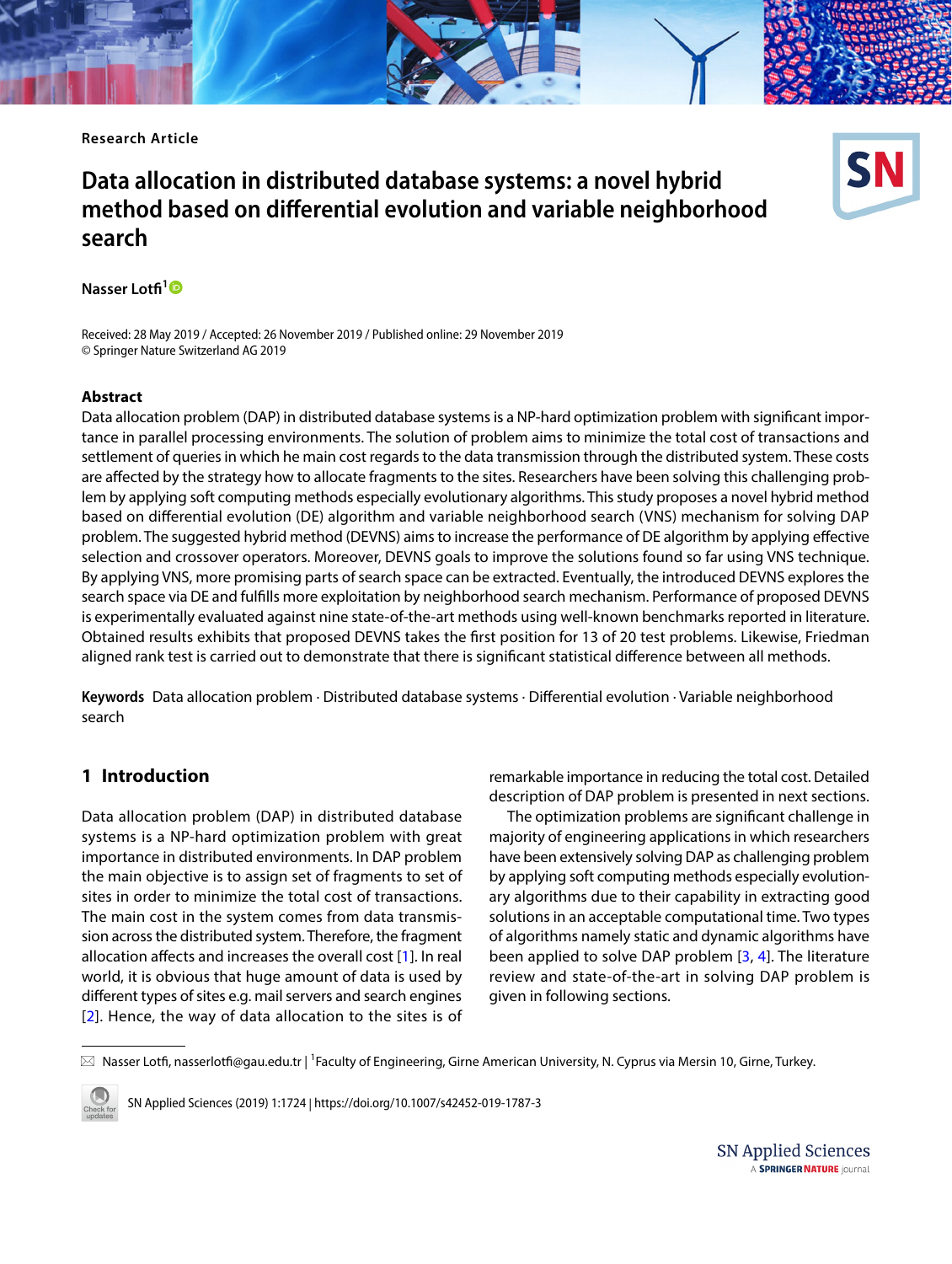Recently, the hybrid methods have been proposed for solving optimization problems because they increase the search efficiency by combining the abilities of different methods [[5](#page-8-4)[–7\]](#page-8-5). This study proposes an innovative hybrid method, named as DEVNS from this point on, for solving data allocation problem (DAP). The suggested method consists of differential evolution (DE) algorithm [[8–](#page-8-6)[10\]](#page-9-0) with efficient operators and variable neighborhood search technique (VNS) [[11,](#page-9-1) [12\]](#page-9-2).

Differential evolution (DE) is a population-based algorithm for solving optimization problems. DE attempts to improve candidate solutions iteratively regarding to their fitness values. These kinds of algorithms are called as metaheuristics in which they are able to discover huge search spaces in acceptable computational time. Also, they don't need much information about the problem being solved. DE like all other metaheuristics does not guarantee to find optimal solution but it hopefully can find feasible and good solutions for optimization problems. DE works on population of solutions and generates new solutions by combining solutions selected from population. The new generated solutions are evaluated in terms of fitness to decide on adding them to the population. If new solutions have higher quality, they are added to the population, otherwise they are discarded. This way, all solutions in population moves over the search space to discover better positions than previous positions [[8](#page-8-6)–[10](#page-9-0)].

Variable neighborhood search (VNS) is also a singlesolution based metaheuristic for solving optimization problems. VNS discovers neighbors of candidate solution in far distance over search space then carry out local search around them. In case of fnding better solution in terms of ftness, VNS moves there and forgets the previous solution. VNS is used to solve discrete and continuous type of linear and non-line optimization problems [[11,](#page-9-1) [12](#page-9-2)].

According to the proposed hybrid strategy, DE algorithm is modified with more efficient selection and crossover operators. Likewise, an efficient neighborhood search mechanism is applied to a solution instead of mutation operator in each iteration. In the modifed DE, instead of applying fully random-based selection operator, the solutions are selected still randomly but based on their ftness using roulette wheel selection approach. This way, the better solutions in terms of ftness will have more chance to be selected. However, the roulette wheel selection (RWS) operator will give a small chance for worse solutions to be selected. In selection phase, for each solution in population 3 solutions are chosen using RWS. Later on a solution is generated using crossover operator applied on selected solutions. Thereafter VNS algorithm is applied on generated solution and if it becomes better than solution in population, replacement is done.

Variable neighborhood search (VNS) technique is applied over generated solution in each iterations to do more exploitation. This way, generated solution is adjusted and becomes more accurate. The flowchart for VNS search method is presented in following sections. In order to prevent time consuming VNS, the inner loop is iterated 10 times. Neighborhood structure N in VNS method is defned in a way that it makes somewhat big modifcation on the solution. For that, S sites are selected and modifed randomly. The details of operators and VNS method are given in the following sections.

Performance of proposed DEVNS is experimentally evaluated against nine state-of-the-art methods using wellknown benchmarks reported in literature. Obtained results exhibits that proposed DEVNS takes the frst position for 13 of 20 test problems. Likewise, Friedman aligned rank test is carried out to demonstrate that there is signifcant statistical diference between all methods.

The rest of the paper is formed as following: The detailed description of Data Allocation problem is given in Sect. [2](#page-1-0). Section [3](#page-3-0) presents the state-of-the-art methods for solving the DAP problem. The proposed novel hybrid method (DEVNS) is expressed in Sect. [4.](#page-4-0) Section [5](#page-4-1) demonstrates the algorithm parameters, statistical analysis and comparison results. Finally, the conclusions and some future research works are given in Sect. [6](#page-7-0).

## <span id="page-1-0"></span>**2 Data allocation problem in distributed database systems**

This section describes the data allocation problem (DAP) in distributed database systems in details. In a distributed database system including a number of sites, each site is responsible to support a part of database [\[13\]](#page-9-3). In such a system, a big amount of data transmission between the sites is needed due to having many transactions with diverse frequencies submitted to the sites. In DAP problem, the objective is to minimize the completion time and cost of transactions which is afected mostly by required time for data transmission due to site-fragment and interfragment relations [[13\]](#page-9-3). Table [1](#page-2-0) represents the description of parameter notations used in DAP problem [[13\]](#page-9-3). More description about parameters can be found in [[13](#page-9-3)].

The transaction-fragment and site-transaction dependencies are indicated in Fig. [1](#page-3-1).

As already mentioned, the objective in DAP problem is to minimize the total cost. As problem constraints, the storage capacity of sites and as problem cost, the data transmission cost is taken into account. Data transmission through distributed system puts much pressure upon the system and increases the cost. Variable  $X_{ii}$  is declared as follows  $[13]$  $[13]$ :

**SN Applied Sciences** 

A SPRINGER NATURE journal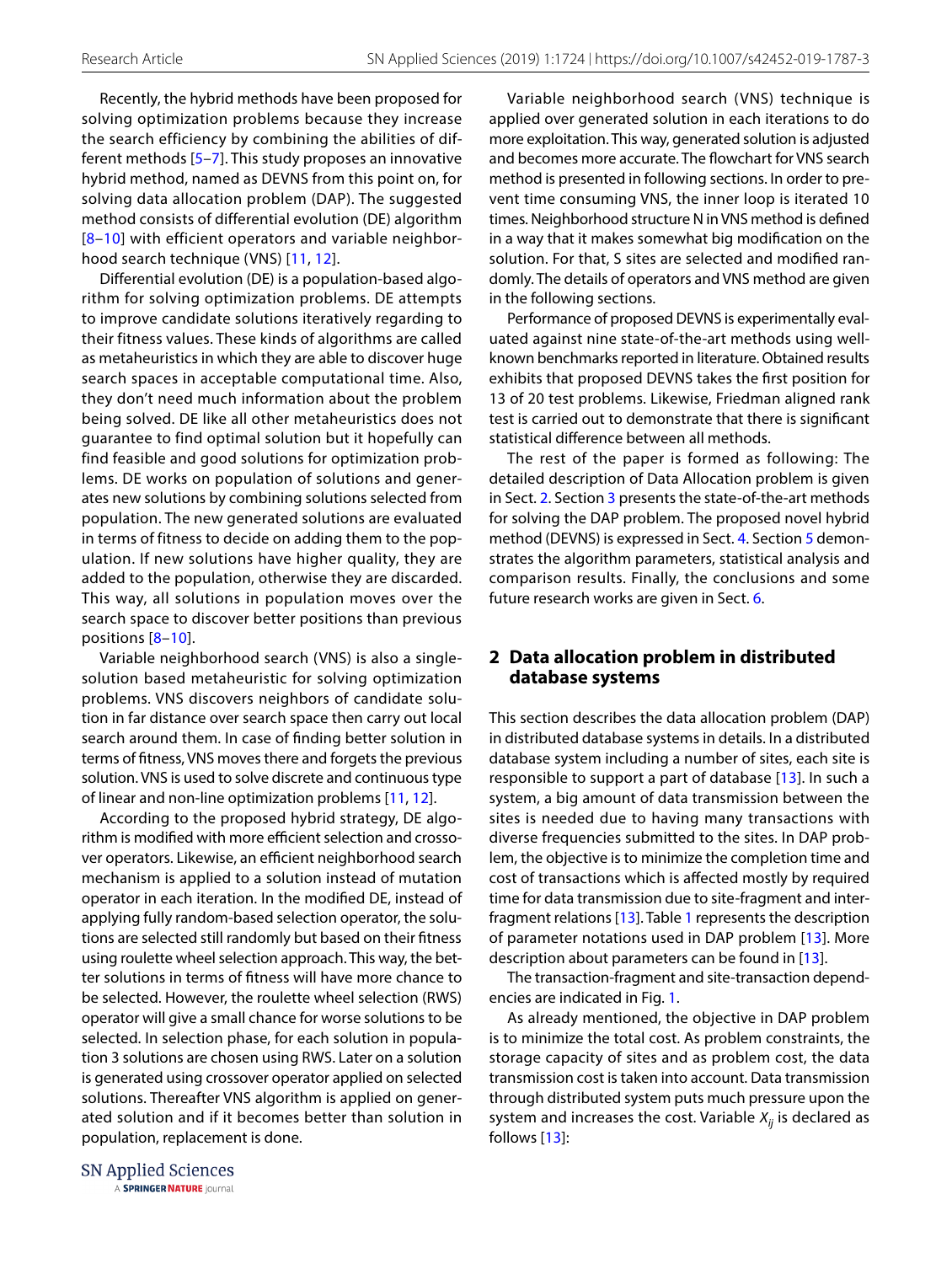#### <span id="page-2-0"></span>**Table 1** Notation description [[13\]](#page-9-3)

| Notation                                               | Description                                                                                             |  |  |  |  |  |
|--------------------------------------------------------|---------------------------------------------------------------------------------------------------------|--|--|--|--|--|
| n                                                      | # of sites                                                                                              |  |  |  |  |  |
| т                                                      | # of fragments                                                                                          |  |  |  |  |  |
| s <sub>i</sub>                                         | Site #i                                                                                                 |  |  |  |  |  |
| $SiteCap_i$                                            | Site $s_i$ capacity                                                                                     |  |  |  |  |  |
| $UC_{n\times n}$                                       | Unit data transmission cost between two sites                                                           |  |  |  |  |  |
| $uc_{i1i2}$                                            | Transmission cost of data item from site $s_i$ to site $s_i$                                            |  |  |  |  |  |
| $f_j$                                                  | Fragment #j                                                                                             |  |  |  |  |  |
| fragSize <sub>i</sub>                                  | Fragment $f_i$ size                                                                                     |  |  |  |  |  |
|                                                        | # of transactions                                                                                       |  |  |  |  |  |
| $t_k$                                                  | Transaction #k                                                                                          |  |  |  |  |  |
| $FREQ_{n\times l}$                                     | Frequency of transactions                                                                               |  |  |  |  |  |
| fre $q_{ik}$                                           | Frequency of $t_k$ on $s_i$                                                                             |  |  |  |  |  |
| $TRFR_{l \times m}$                                    | Direct transaction-fragment dependency                                                                  |  |  |  |  |  |
| trft <sub>ki</sub>                                     | Amount of data transmission from site of $f_i$ to the site executing $t_k$                              |  |  |  |  |  |
| $Q_{l \times m \times m}$                              | Indirect transaction-fragment dependencies                                                              |  |  |  |  |  |
| $q_{kj1j2}$                                            | Amount of data transmission from site of $f_{i1}$ to the site of $f_{i2}$                               |  |  |  |  |  |
| Ψ                                                      | Allocation scheme                                                                                       |  |  |  |  |  |
| $\Psi_j$                                               | Site of $f_i$ assigned in scheme $\Psi$                                                                 |  |  |  |  |  |
| $COST(\Psi)$                                           | Data transmission cost in $\Psi$                                                                        |  |  |  |  |  |
| COST $1(\Psi)$                                         | Data transmission cost obtained from $TRFR_{l \times m}$                                                |  |  |  |  |  |
| COST $2(\Psi)$                                         | Data transmission cost obtained from $Q_{l \times m \times m}$                                          |  |  |  |  |  |
| $STFR$ <sub>n<math>\times</math>m</sub>                | Site-fragment dependencies                                                                              |  |  |  |  |  |
| stfr <sub>ij</sub>                                     | Amount of data from $f_i$ accessed by $s_i$ in unit time                                                |  |  |  |  |  |
| PARTIALCOS T1 <sub>nxm</sub>                           | Fragment-site allocation COST $1(\Psi)$                                                                 |  |  |  |  |  |
| partialco st $1_{ii}$                                  | Cost of $f_i$ allocated to $s_i$ obtained from direct dependencies                                      |  |  |  |  |  |
| $QFR$ <sub><math>\mu</math>m<math>\times</math>m</sub> | Indirect transaction-fragment dependencies considering frequencies                                      |  |  |  |  |  |
| qfr <sub>kj1j2</sub>                                   | Amount of data transmission from site of $f_{i1}$ to site of $f_{i2}$ considering frequency of $t_k$    |  |  |  |  |  |
| $FRDEP_{m\times m}$                                    | Inter fragment dependencies                                                                             |  |  |  |  |  |
| frdep <sub>j1j2</sub>                                  | Amount of data transmission from site of $f_{i1}$ to site of $f_{i2}$ considering indirect dependencies |  |  |  |  |  |

$$
X_{ij} = \begin{cases} 1 & \text{if } \Psi_j = s_i \\ 0 & \text{otherwise} \end{cases}
$$
 (1)

where  $\Psi_j$  is the site which  $f_j$  is assigned. Then the storage capacity limitation is defned as [\[13\]](#page-9-3):

$$
\sum_{j=1}^{m} \text{fragSize}_j \times X_{ij} \le \text{siteCap}_i \quad i = 1, \dots, n \tag{2}
$$

The total cost of data transmission is calculated as follows [\[13\]](#page-9-3):

$$
COST (\Psi) = \sum_{j=1}^{m} \text{partial} \cos t \mathbf{1}_{\Psi_{j}^{j}} + \sum_{j=1}^{m} \sum_{j=1}^{m} \text{f}r \, \text{de} \, p_{j1j2} \times u \, c_{\Psi_{j1} \Psi_{j2}} \tag{3}
$$

where in the first part, *partialco st* 1 $_{\Psi_j j}$  is the cost of storing  $f_{\!j}$  on site s $_{\Psi_{\!j}}$  which is calculated as Eq. [4](#page-2-1) [\[13\]](#page-9-3).

$$
partial \cot \theta_{\Psi_j j} = \sum_{q=1}^n u c_{\Psi_j q} \times \text{stfr}_{qj}
$$
 (4)

<span id="page-2-1"></span>where stfr<sub>qj</sub> is amount of data from  $f_j$  accessed by  $s_q$  which is computed by Eq. [5](#page-2-2) [[13\]](#page-9-3).

$$
stfr_{qj} = \sum_{k=1}^{j} freq_{qk} \times trfr_{kj}
$$
 (5)

Also in the second part of COST (Ψ), the value of frde $p_{j1j2}$ is amount of data from site of  $f_{j1}$  to the site of  $f_{j2}$  taking the indirect dependencies into account.

<span id="page-2-3"></span>The direct transaction-fragment dependency (TRFR) is a matrix in which for each execution of  $t_k$ , the value of trfr $_{kj}$ presents amount of data to be sent from site including  $f_i$ to the site including  $t_k$ . The dependency is called as direct dependency if for each execution of  $t_k$  there is some data sent from site of  $f_j$  to site of  $t_k$ .

The value of frde $p_{j1j2}$  is calculated as follows [\[13\]](#page-9-3):

<span id="page-2-2"></span>**SN Applied Sciences** A SPRINGER NATURE journal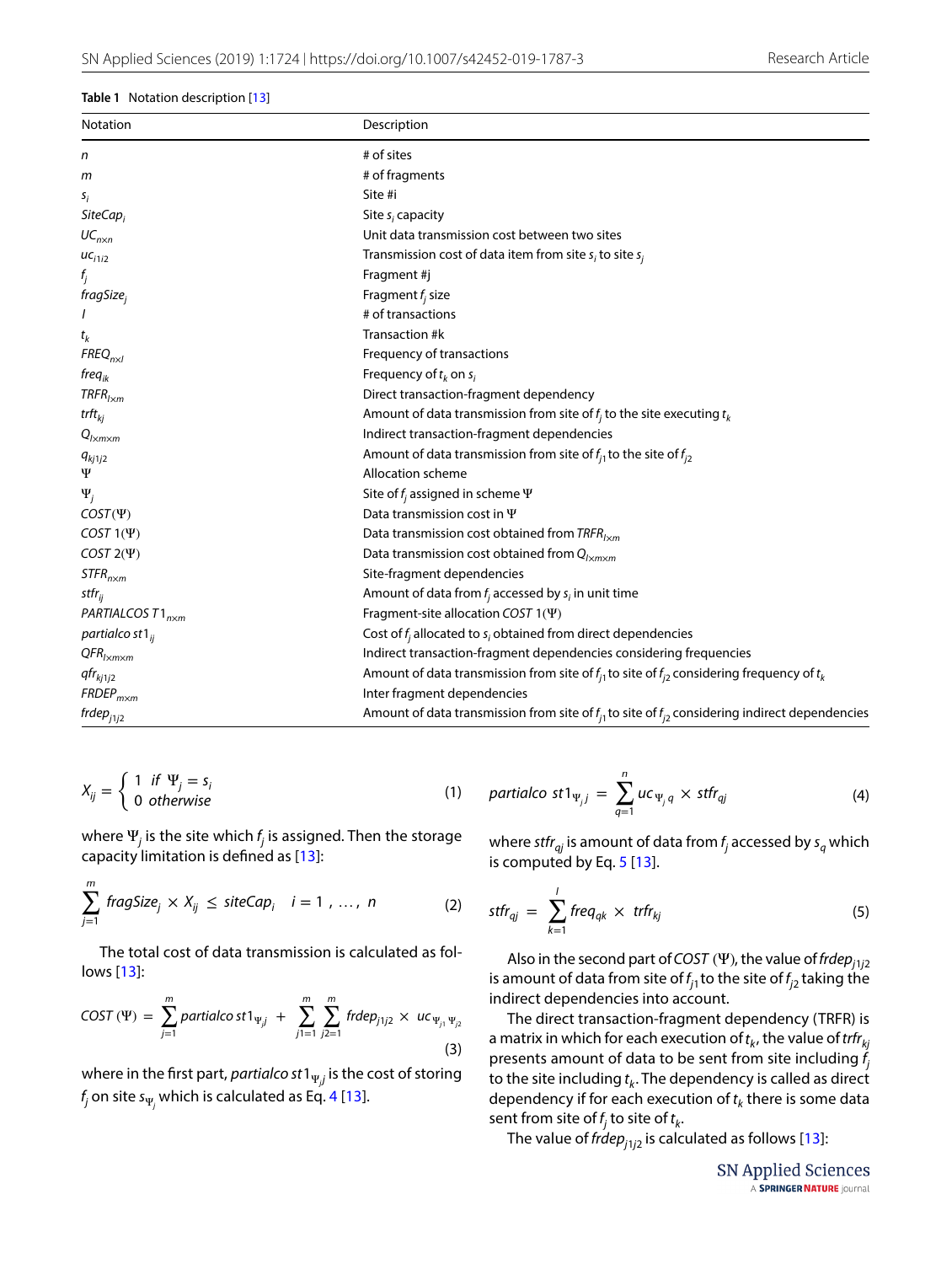

<span id="page-3-1"></span>**Fig. 1** Transaction-fragment and site-transaction dependencies

$$
frdep_{j1j2} = \sum_{k=1}^{l} qfr_{kj1j2} \tag{6}
$$

where  $qfr_{kj1j2}$  is amount of data sending from site of  $f_{j1}$  to the site of  $f_{i2}$  which is computed as Eq. [7](#page-3-2) [[13\]](#page-9-3).

$$
qfr_{kj1j2} = q_{kj1j2} \times \sum_{r=1}^{n} freq_{kr}
$$
 (7)

Section [4](#page-4-0) explains our proposed hybrid method (DEVNS) for solving data allocation problem (DAP) using the cost function mentioned in Eq. [3.](#page-2-3)

## <span id="page-3-0"></span>**3 State‑of‑the‑art in methods for solving data allocation problem in distributed systems**

Evolutionary methods including diferent metaheuristics have been extensively used to solve data allocation (DAP) problem. It can be found a pretty large literature in this feld. This section reviews some signifcant state-of-the-art in methods for solving DAP problem.

In [[14\]](#page-9-4), the DAP problem was modeled as knapsack problem and then solved using Artifcial Immune system method [\[15\]](#page-9-5). Authors compared their results to other existent methods to indicate the efects of memory capacity.

Singh et al. [[16\]](#page-9-6) proposed an innovative method for solving fragment allocation problem in distributed systems by applying biogeography-based optimization

**SN Applied Sciences** A SPRINGER NATURE journal (BBO) approach. Authors used their suggested method to minimize the total transmission and storage costs and compared obtained results to genetic algorithm results. The evaluation results represent the robustness of the proposed method in [[16\]](#page-9-6) compared to genetic algorithm.

Sen et al. [[17](#page-9-7)] solved DAP problem by applying simulated annealing (SA) algorithm [[18](#page-9-8)] and evaluated their results using standard benchmarks in CPLEX. As evaluation result, they showed that SA algorithm works better in reasonable time.

Tosun [[19](#page-9-9)], applied genetic algorithm (GA), ant colony optimization (ACO) [[20](#page-9-10)] and Tabu-search method [[21](#page-9-11)] to solve data allocation problem. The comparison results exhibited the robustness of suggested methods using QAPLIB benchmark library. Likewise, the author proposed a new Crossover method in his research.

A novel data allocation model in constraint distributed database systems was introduced in [[22](#page-9-12)] by Abdalla. The suggested method allocates fragments to the sites according to communication and update costs for the fragments. Obtained results showed that the suggested method is more successful compared to state-of-the-art methods.

Adl et al. [[13](#page-9-3)] suggested a method based on ACO and local search for solving DAP problem. The obtained results indicated that proposed method reaches to near-optimal solutions in acceptable computational time. The results also proved that proposed method is scalable and fexible.

<span id="page-3-2"></span>Ahmad et al. [[23\]](#page-9-13) introduced a dependency graph for modeling the dependency between the fragments. The authors designed an evolutionary approach for data allocation in distributed database systems. The proposed method was evaluated over standard benchmarks to indicate the robustness of method.

A novel method based on particle swarm optimization (PSO) was proposed by Mahi et al. [\[2](#page-8-1)] for solving data allocation problem (DAP). The proposed method is appropriate for minimizing the total transmission cost. Suggested method, PSO-DAP, was evaluated over 20 diferent benchmarks and compared to existent methods in literature. Obtained results confrmed that PSO-DAP extracts solutions with higher quality rather than its competitors.

Bhuyar et al. [[24\]](#page-9-14) presented an introduction to distributed database systems in terms of fragmentation and allocation. According to [[24\]](#page-9-14), data fragmentation and allocation are two important issues in distributed database which are NP-hard problems. Authors mentioned that fragment allocation is critical issue for improving the performance of applications in distributed database systems.

In Sewisy et al. [[25\]](#page-9-15) developed a heuristic query-driven clustering-based vertical fragmentation technique which focuses on generates clusters. Later on they provide intended disjoint fragments using clusters. Experimental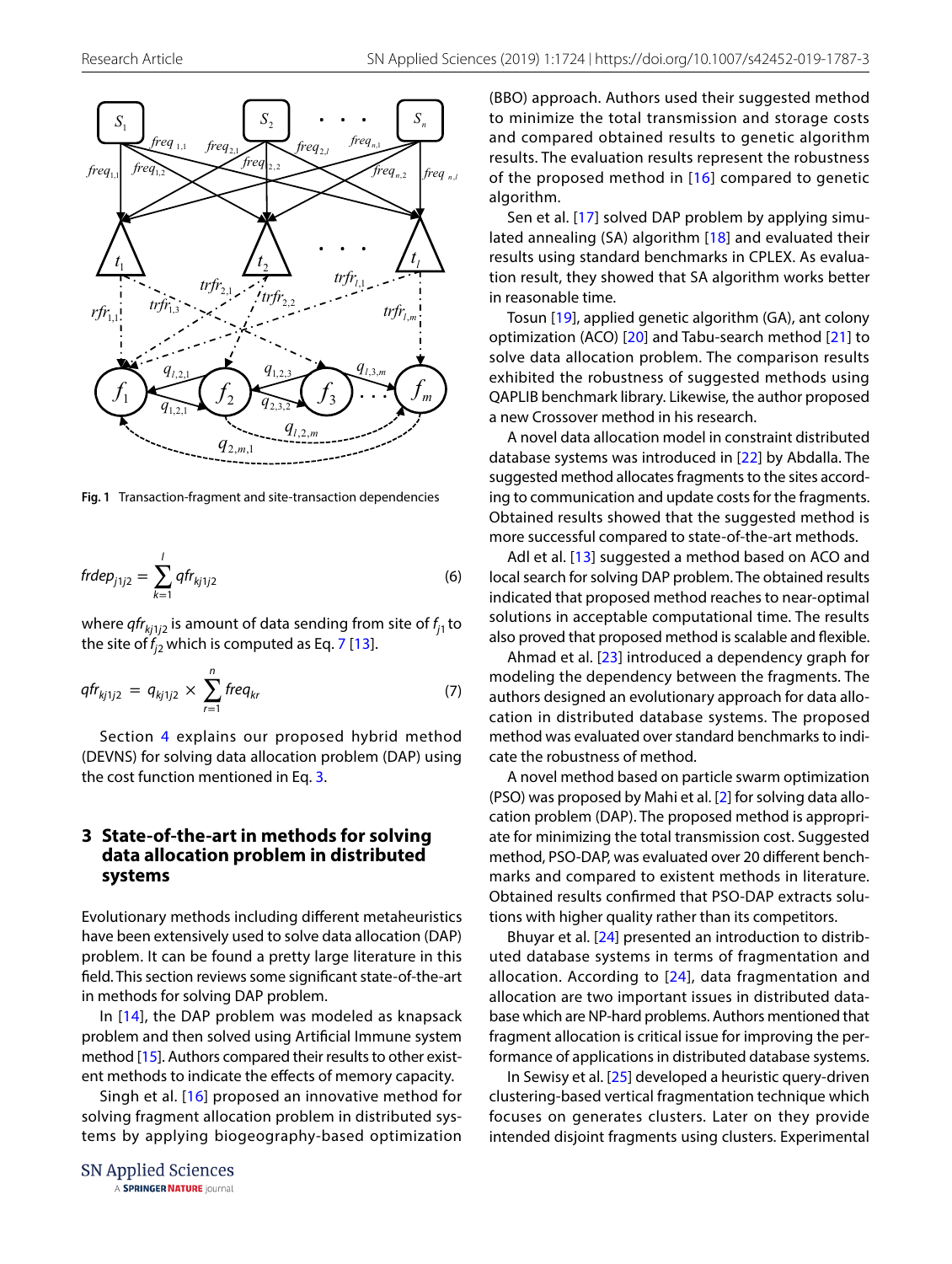results demonstrated that proposed method is efective and valid.

Abdalla et al. [\[26](#page-9-16)] aimed to enhance transmission cost to improve distribution performance. Authors improved data fragmentation and allocation methods as well as they carried out site clustering to produce minimum possible number of clusters. The performance of proposed method was evaluated using TC objective function and results proved the efficiency of suggested method.

In Apers et al. [[27\]](#page-9-17) proposed a method to minimize total transmission cost in which it carry out fragment allocation. Likewise, authors investigated the complexity of data allocation problem. Also they presented and compared methods to achieve optimal solutions.

## <span id="page-4-0"></span>**4 The proposed hybrid method (DEVNS) for solving data allocation problem (DAP) in distributed database systems**

This section describes the proposed innovative hybrid method (DEVNS) comprising modifed diferential evolution (DE) algorithm [[8](#page-8-6)[–10\]](#page-9-0) and variable neighborhood search (VNS) technique [[11,](#page-9-1) [12](#page-9-2)] for solving data allocation problem (DAP). The proposed DEVNS uses a modifed DE in terms of selection, crossover and mutation operators. Figure [2](#page-5-0) demonstrates the flowchart of proposed DEVNS for solving DAP problem.

The flowchart in Fig. [2](#page-5-0) starts with initialization of population by random. In the proposed DEVNS, a solution (allocation) is represented as a one dimensional array with m columns, where m is the number of fragments in distributed database system. In this representation, fragments and sites are shown by array indexes and array contents respectively. For instance, a sample allocation for 20 fragments and 4 sites is represented in Fig. [3.](#page-5-1)

In the next step, population is initialized randomly using the algorithm shown in Fig. [4.](#page-6-0) Population is a two dimensional array in which the number of solutions and number of fragments are PopSize and m respectively. Population initialization algorithm in Fig. [4](#page-6-0) fills this array with numbers between 1 and number of sites.

Later on, the system works in consecutive sessions until the termination criteria are met. In the frst step of session, the system calculates the total cost values according to the descriptions and equations given in Sect. [2](#page-1-0). The algorithm for computing the total cost value for a solution is given in Fig. [5.](#page-6-1)

Afterwards, the hybrid system (DEVNS) has an inner loop to do the exploration task using diferential evolution algorithm. The loop repeats the following steps for each solution i in the population. In the first step, three different solutions are selected using roulette wheel selection by taking the total cost values into account. The algorithm is given in Fig. [2](#page-5-0). Thereafter in three consecutive steps the crossover operator is carried out over randomly selected solutions to fnd out the fnal solution C. Crossover operator is carried out in a way that it generates feasible solutions. For this, the two-point crossover is applied to combine the sites allocated to fragments. Figure [6](#page-6-2) indicates the crossover algorithm.

Afterwards, variable neighborhood search (VNS) technique is applied over solution C to do more exploration and exploitation. This way, solution C is adjusted and becomes more accurate. Figure [7](#page-7-1) indicates the fowchart for VNS search method. In order to prevent time consuming VNS, the inner loop is iterated 10 times. The neighborhood structure in VNS method is defned in a way that it makes somehow big modifcation on the solution. To do that, more sites are changed randomly to discover new solutions in far distance over search space. This way, it would be possible to extract higher quality solutions through whole space.

Once the inner loop is terminated, DEVNS continues with the next session if the termination criteria are not met.

## <span id="page-4-1"></span>**5 Evaluation and experimental results**

This section demonstrates the evaluation results of applying proposed DEVNS over well-known benchmarks reported in state-of-the-art literature [\[1](#page-8-0), [2\]](#page-8-1). The proposed method is tested using the same data set used by state-ofthe-art methods. Benchmark data sets are generated using the rules and equations defned in Sect. [2](#page-1-0) and according to experimental environment described in [\[13\]](#page-9-3). It should be noticed that unit cost is chosen in rage of [0, 1]. Table [2](#page-7-2) presents the values of all parameters related to the DEVNS [[2](#page-8-1), [13](#page-9-3)]. DEVNS has been implemented in Matlab<sup>®</sup> programming language environment and executed on computer with CPU 2.00 GHz, memory 2 GB and 32-bit Windows 10 operating system. In the evaluation process, the number of generations is taken into account less than values reported in related literature [\[1](#page-8-0), [2\]](#page-8-1)

According to state-of-the-art literature [[1](#page-8-0), [2](#page-8-1)], the number of fragments and sites are assumed to be equal by all algorithms. The state-of-the-art literature to be compared to proposed DEVNS are PSO-DAP [[2\]](#page-8-1), SA [[28](#page-9-18)], ACO [[1](#page-8-0)], RTS [\[1](#page-8-0)], GA [1] and HG-MTS [1]. Table [3](#page-7-3) represents the cost comparison of methods over diferent DAP instance sizes. Results of best performing algorithms are indicated in bold.

It can be seen over Table [3](#page-7-3) that only PSO-DAP and HG-MTS methods are better than DEVNS in 2 and 5 of 20 problem instances respectively. The proposed DEVNS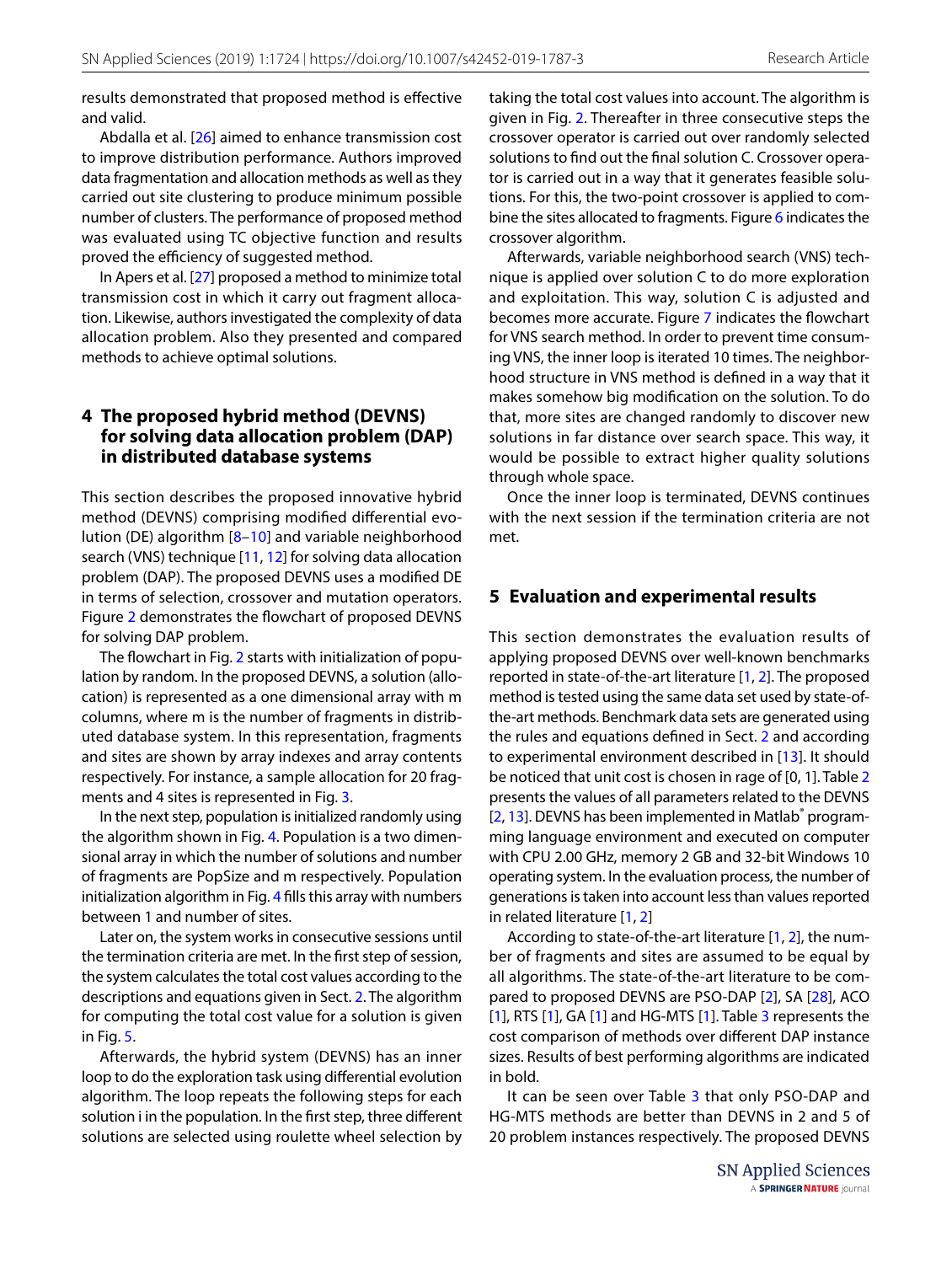## <span id="page-5-0"></span>**Fig. 2** Proposed hybrid





<span id="page-5-1"></span>**Fig. 3** A sample solution representation for 20 fragments and 4 sites

**SN Applied Sciences** A SPRINGER NATURE journal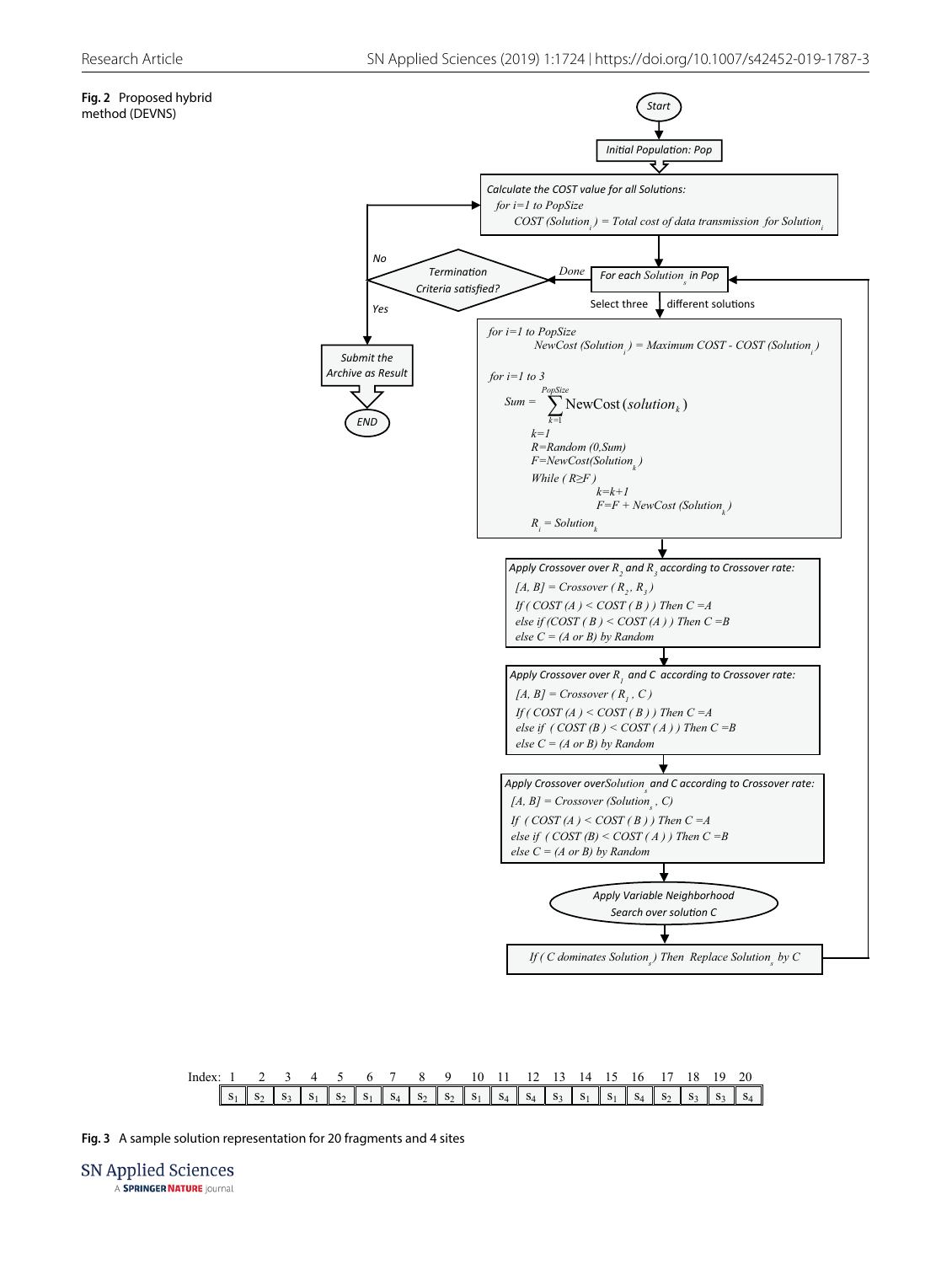- <span id="page-6-0"></span>Fig. 4 Population initialization **Algorithm: Population-Initialization** (*Solution [][], PopSize, m* ) // m is number of fragments 1. For  $i = 1$  to PopSize
	- i. For  $j = 1$  to m
		- i. Choose a site s randomly amongst n sites  $\frac{1}{s}$  s Random  $(1, s)$
		- ii. Solution  $[i][j] = s$

<span id="page-6-1"></span>**Fig. 5** Total cost value calculation

Algorithm: Cost-Calculation ( Solution  $[j][1..m]$  ) // the cost of Solution j is calculated  $1$   $COST = 0$ 

- 2.  $r2=0$
- 3. For  $q = 1$  to m
	- i. r1=0
	- ii. For  $k = 1$  to  $l$
	- i.  $r1 = r1 + (freq [ solution [j]][k] \times trfr[k][j])$
	- iii.  $r2 = r2 + UC$  [ solution  $[j]$  ][ q ]
	- ii.  $COST = COST + r2$
- 2. For  $i1 = 1$  to m
	- i. r1=0
	- ii. For  $k = 1$  to  $l$
	- i.  $r1 = r1 + qfr [k][j1][j2] \times trfr [k][j]$
	- iii.  $COST = COST \times UC$  [solution [ j ][ j1 ] ][ solution [ j ] [ j2 ]



Algorithm: Schedule-Initialization ( Parent1 [1.m], Parent2 [1.m])

- 1. R=random(0,1)
- 2. if ( R < CrossoverProbability)
	- i. Cutpoint1 = RandomNumber  $(1,m)$
	- ii. Cutpoint2 = RandomNumber (1,m)
	- iii. For i =1 to Cutpoint1
		- i. Swap (Parent1 [i] and Parent2[i])
	- iv. For i =Cutpoint2 to n
		- i. Swap (Parent1 [i] and Parent2 [i])

```
Fig. 6 Two-point crossover
```
takes the frst position for 13 of 20 test problems. Likewise, comparisons between PSO-DAP and DEVNS in the Table [3](#page-7-3) indicates that mostly for the very small problem sizes, the PSO-DAP performs better, but the diference between obtained results is very small. When the problem size is growing, DEVNS performs much better than all competitors and PSO-DAP.

The last step of experimental evaluations is to perform the friedman aligned rank test. The rank test is performed over the all cost values obtained by all 9 methods presented in Table [3](#page-7-3) and has two goals. The frst goal is to check the similarity of DEVNS results to other 8 methods results. The second objective is to determine the order of DEVNS among all 9 methods. Friedman aligned rank test is performed according to the computational procedure explained in [\[29](#page-9-19), [30](#page-9-20)]. Firedman aligned ranks for all 9 methods are presented in Table [4.](#page-8-7) This table indicates the ranks for all problemmethod pairs.

The friedman aligned rank test statistic, FAR, is computed according to the formula described in [[29](#page-9-19)] with statistical significance of  $\chi^2$  distribution and k-1 degrees of freedom where k is the number of methods. Meanwhile, the computed *p* value illustrates the signifcant diferences between all methods under consideration. Eventually, the Table [5](#page-8-8) indicates the average rank values, FAR and *p* value for all methods. It can be seen that average rank value for DEVNS is the smallest one which shows that DEVNS is the best performing method. For the same reason, the PSO-DAP is the second best performing method. Likewise, the *p* value is very close to zero that demonstrates that there is signifcant statistical diference between all methods. Meanwhile, a very small *p* value means that DEVNS is statistically diferent than other 8 methods.

> **SN Applied Sciences** A SPRINGER NATURE journal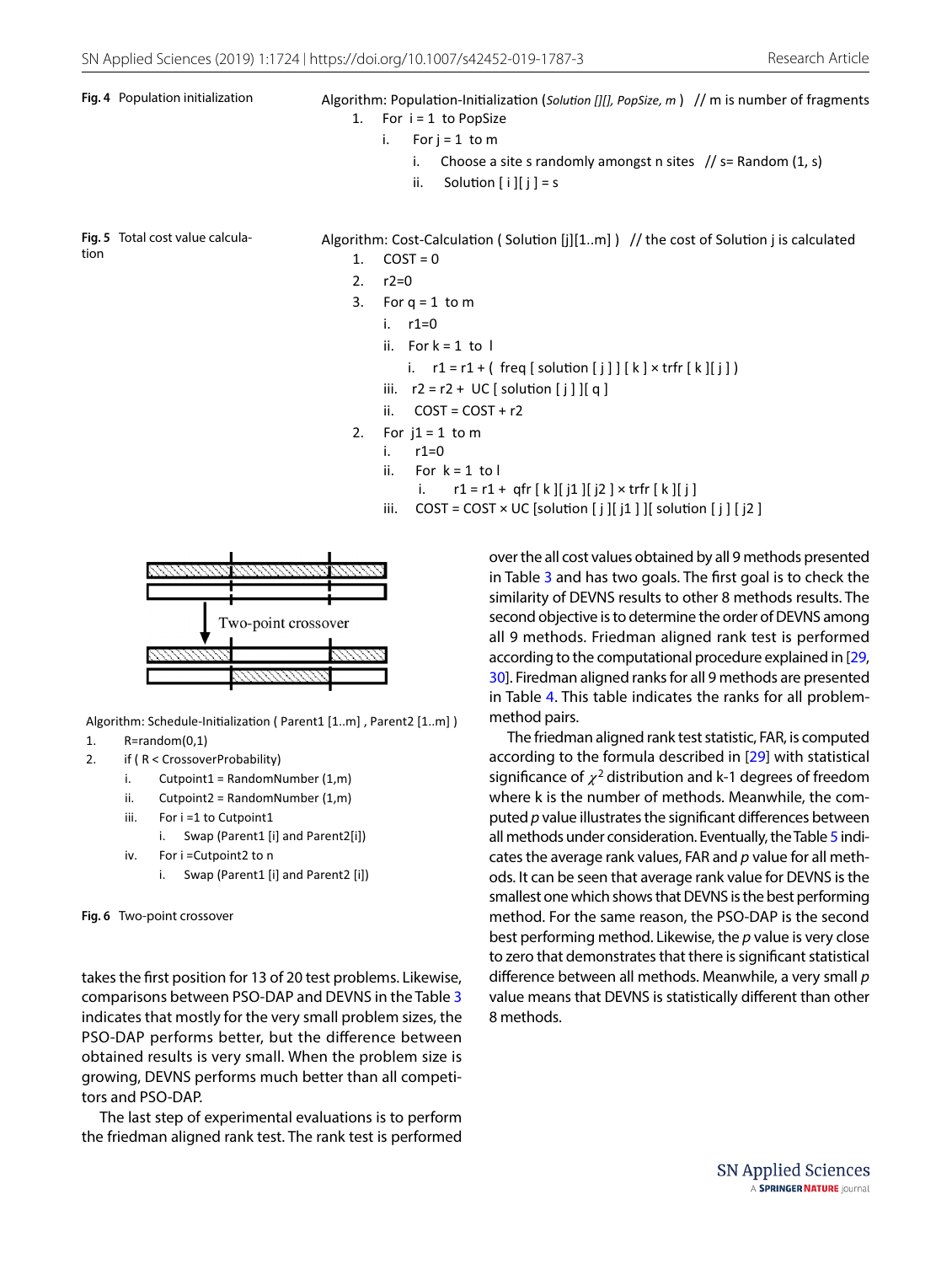# <span id="page-7-1"></span>**Fig. 7** Variable neighborhood search method (VNS)

# Algorithm: VNS  $(X[j][1..m])$ <br>1. Define a neighborhood s

- Define a neighborhood structure N
- 2. For  $k = 1$  to 10
	- i. Generate a solution Y from X using the structure N
	- ii. For  $p = 1$  to 5
		- i. Generate a new solution Z from Y by changing 3 sites randomly
		- $ii.$  If Z is better than Y
			- i. copy Z to Y
	- iii. If Y is better than  $X$ 
		- i. copy Y to X

#### <span id="page-7-2"></span>**Table 2** Parameter values used in proposed DEVNS

| Parameter description                                                         | Notation    | Value   |
|-------------------------------------------------------------------------------|-------------|---------|
| Fragment size                                                                 | C           | 10      |
| Transmission costs between two sites                                          | UCN         | $[0-1]$ |
| Number of transactions                                                        | L           | 20      |
| Probability of transaction requested at a site                                | <b>RPT</b>  | 0.7     |
| Probability of fragment accessed by transaction                               | <b>APF</b>  | 0.4     |
| Probability of a transaction needing data trans-<br>mission between two sites | <b>APFS</b> | 0.025   |
| Population size                                                               | PopSize     | 200     |
| Number of generations                                                         | GenSize     | 200     |
| Crossover rate                                                                | PC          | 0.8     |
| <b>Mutation rate</b>                                                          | <b>PM</b>   | 0.4     |

## <span id="page-7-0"></span>**6 Conclusions and future works**

This paper proposes an innovative hybrid method (DEVNS) for solving data allocation problem in distributed database systems. The method works based on a strategy to combine differential evolution (DE) algorithm and variable neighborhood search (VNS) technique. To have an effective method, DE method is modified with effective selection, crossover and mutation operators. Selection operator is carried out based on objective values instead of random selections to increase the chance of better solutions to be selected. Moreover, the variable neighborhood search technique is added to the algorithm instead of mutation operator to provide

| Size | SA     | <b>HG-MTS</b> | GA3    | GA <sub>2</sub> | GA <sub>1</sub> | <b>RTS</b> | <b>ACO</b> | PSO-DAP | <b>DEVNS</b> |
|------|--------|---------------|--------|-----------------|-----------------|------------|------------|---------|--------------|
| 5    | 0.04   | 0.04          | 0.04   | 0.04            | 0.04            | 0.04       | 0.04       | 0.02    | 0.03         |
| 10   | 0.31   | 0.31          | 0.31   | 0.31            | 0.32            | 0.31       | 0.31       | 0.05    | 0.06         |
| 15   | 0.98   | 0.98          | 0.98   | 0.98            | 0.99            | 0.98       | 0.98       | 0.41    | 0.52         |
| 20   | 2.61   | 2.61          | 2.64   | 2.64            | 2.63            | 2.61       | 2.61       | 0.77    | 1.47         |
| 25   | 5.15   | 5.19          | 5.24   | 5.26            | 5.25            | 5.19       | 5.19       | 3.74    | 3.35         |
| 30   | 10.27  | 10.27         | 10.41  | 10.42           | 10.39           | 10.27      | 10.27      | 3.19    | 2.98         |
| 35   | 16.41  | 16.39         | 16.66  | 16.61           | 16.64           | 16.39      | 16.39      | 9.04    | 8.51         |
| 40   | 26.02  | 25.92         | 26.21  | 26.33           | 26.28           | 25.9       | 25.91      | 19.24   | 20.71        |
| 45   | 37.4   | 37.27         | 37.82  | 37.8            | 37.73           | 37.26      | 37.28      | 27.04   | 25.56        |
| 50   | 54.08  | 53.88         | 54.69  | 54.63           | 54.76           | 53.89      | 53.93      | 34.43   | 29.38        |
| 55   | 71.4   | 71.21         | 72.13  | 72.4            | 72.72           | 71.19      | 71.3       | 51.38   | 46.19        |
| 60   | 90.5   | 90.2          | 91.56  | 91.49           | 91.76           | 90.16      | 90.35      | 97.78   | 90.2         |
| 65   | 112.49 | 112.08        | 113.84 | 113.75          | 113.59          | 112.13     | 112.31     | 125.01  | 113.45       |
| 70   | 146.73 | 146.15        | 148.18 | 148.8           | 148.48          | 146.19     | 146.41     | 138.69  | 131.72       |
| 75   | 178.16 | 177.65        | 180.63 | 180.75          | 180.04          | 177.7      | 177.9      | 171.47  | 168.34       |
| 80   | 219.81 | 219.18        | 222.96 | 222.8           | 223.1           | 219.26     | 219.4      | 260.86  | 234.26       |
| 85   | 262.89 | 261.99        | 266.19 | 266.15          | 267.04          | 261.88     | 262.24     | 260.63  | 260.33       |
| 90   | 316.81 | 315.86        | 320.58 | 320.93          | 320.88          | 315.86     | 316.11     | 287.09  | 279.49       |
| 95   | 371.14 | 369.91        | 375.29 | 375.85          | 375.49          | 369.92     | 370.14     | 365.06  | 355.04       |
| 100  | 429.1  | 427.98        | 434.45 | 436.15          | 436.19          | 428.28     | 428.4      | 481.58  | 424.08       |

**SN Applied Sciences** A SPRINGER NATURE journal

<span id="page-7-3"></span>**Table 3** Cost comparison of methods for diferent DAP instance sizes (cost value is

 $column \times 10^6$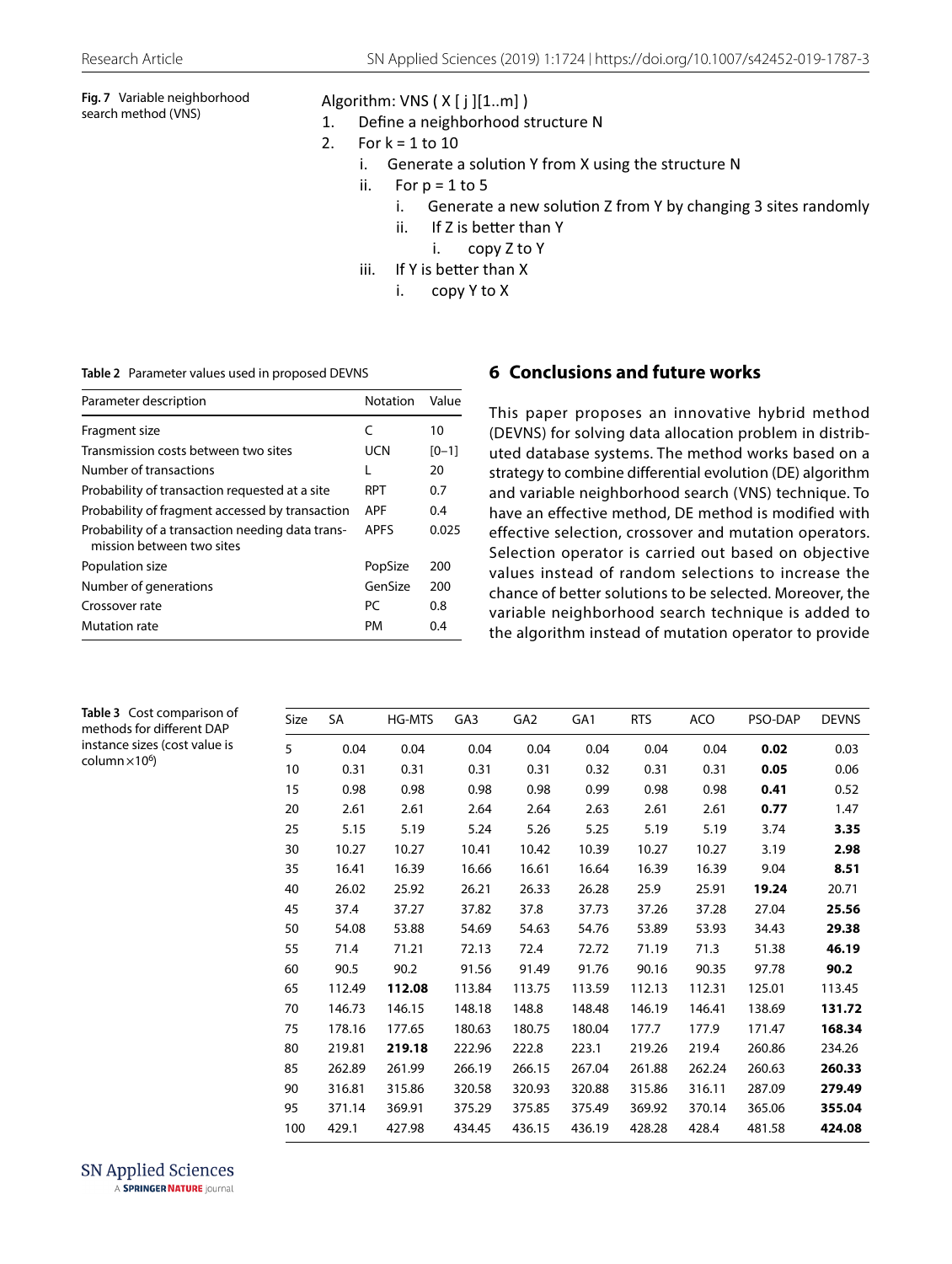<span id="page-8-7"></span>

| Table 4 Friedman aligned<br>ranks for all problem-method | Size | SA  | HG-MTS | GA3 | GA <sub>2</sub> | GA <sub>1</sub> | <b>RTS</b> | ACO | PSO-DAP | <b>DEVNS</b> |
|----------------------------------------------------------|------|-----|--------|-----|-----------------|-----------------|------------|-----|---------|--------------|
| pairs                                                    | 5    | 72  | 72     | 72  | 72              | 72              | 72         | 72  | 64      | 65           |
|                                                          | 10   | 79  | 79     | 79  | 79              | 80              | 79         | 79  | 59      | 60           |
|                                                          | 15   | 86  | 86     | 86  | 86              | 87              | 86         | 86  | 56      | 58           |
|                                                          | 20   | 95  | 95     | 101 | 101             | 96              | 95         | 95  | 40      | 52           |
|                                                          | 25   | 91  | 99     | 103 | 105             | 104             | 99         | 99  | 49      | 42           |
|                                                          | 30   | 119 | 119    | 129 | 130             | 128             | 119        | 119 | 25      | 24           |
|                                                          | 35   | 127 | 126    | 134 | 132             | 133             | 126        | 126 | 23      | 21           |
|                                                          | 40   | 113 | 111    | 115 | 123             | 121             | 109        | 110 | 27      | 30           |
|                                                          | 45   | 139 | 137    | 143 | 142             | 140             | 136        | 138 | 13      | 10           |
|                                                          | 50   | 159 | 154    | 161 | 160             | 164             | 155        | 156 | 6       | 4            |
|                                                          | 55   | 158 | 153    | 165 | 169             | 170             | 152        | 157 | 5       | 3            |
|                                                          | 60   | 50  | 46     | 73  | 62              | 90              | 43         | 47  | 172     | 46           |
|                                                          | 65   | 38  | 34     | 57  | 54              | 53              | 35         | 37  | 178     | 51           |
|                                                          | 70   | 135 | 120    | 146 | 151             | 150             | 122        | 131 | 22      | 8            |
|                                                          | 75   | 112 | 106    | 148 | 149             | 145             | 107        | 108 | 26      | 11           |
|                                                          | 80   | 20  | 16     | 31  | 29              | 32              | 17         | 18  | 179     | 174          |
|                                                          | 85   | 55  | 44     | 144 | 141             | 147             | 41         | 48  | 33      | 36           |
|                                                          | 90   | 173 | 163    | 175 | 177             | 176             | 163        | 167 | 2       | 1            |
|                                                          | 95   | 114 | 88     | 166 | 171             | 168             | 89         | 102 | 28      | 7            |
|                                                          | 100  | 19  | 12     | 39  | 61              | 63              | 14         | 15  | 180     | 9            |

<span id="page-8-8"></span>**Table 5** Average Friedman aligned ranks, FAR and *p* value

| Method     | Average Fried-<br>man aligned<br>ranks |
|------------|----------------------------------------|
| SA         | 97.7                                   |
| HG-MTS     | 93                                     |
| GA3        | 113.35                                 |
| GA2        | 114.7                                  |
| GA1        | 115.95                                 |
| <b>RTS</b> | 92.95                                  |
| ACO        | 95.5                                   |
| PSO-DAP    | 59.35                                  |
| DEVNS      | 35.6                                   |
| FAR        | 69.3264                                |
| p values   | 0.0016                                 |

more exploration and exploitation power and extract more accurate solutions. Obtained results demonstrate that proposed hybrid method outperforms all state-ofthe-art methods reported in literature. Future works are planned to use the proposed method with better strategies over different problems.

## **Compliance with ethical standards**

**Conflict of interest** On behalf of all authors, the corresponding author states that there is no confict of interest.

#### **References**

- <span id="page-8-0"></span>1. Tosun U (2014) Distributed database design using evolutionary algorithms. J Commun Netw 16:430–435
- <span id="page-8-1"></span>2. Mahi M, Baykan OK, Kodaz H (2018) A new approach based on particle swarm optimization algorithm for solving data allocation problem. Appl Soft Comput. [https://doi.org/10.1016/j.](https://doi.org/10.1016/j.asoc.2017.11.019) [asoc.2017.11.019](https://doi.org/10.1016/j.asoc.2017.11.019)
- <span id="page-8-2"></span>3. Brunstrom A, Leutenegger S T, Simha R (1995) Experimental evaluation of dynamic data allocation strategies in a distributed database with changing workloads. In: Proceedings of the fourth international conference on information and knowledge management. ACM, pp 395–402
- <span id="page-8-3"></span>4. Gu X, Lin WJ, Veeravalli B (2006) Practically realizable efficient data allocation and replication strategies for distributed databases with buffer constraints. IEEE Trans Parallel Distrib 17:1001–1013
- <span id="page-8-4"></span>5. Liu J, Zhang S, Wu C, Liang J, Wang X, Teo KL (2019) A hybrid approach to constrained global optimization. Appl Soft Comput 47:281–294
- 6. Lotfi N, Acan A (2015) Learning-based multi-agent system for solving combinatorial optimization problems: a new architecture. In: 10th international conference on hybrid artificial intelligent systems (HAIS), pp 319–332
- <span id="page-8-5"></span>7. Lotfi N (2019) Ensemble of multi-objective metaheuristics for multiprocessor scheduling in heterogeneous distributed systems: a novel success-proportionate learning-based system. SN Appl Sci. <https://doi.org/10.1007/s42452-019-1477-1>
- <span id="page-8-6"></span>8. Zhou Y, Wang J, Zhou Y, Qiu Z, Bi Z, Cai Y (2016) Differential evolution with guiding archive for global numerical optimization. Appl Soft Comput 43:424–440
- 9. Dorigo D, Prize K, Glover F (1999) An introduction to differential evolution: new ideas in optimization. McGraw-Hill, Maidenherd